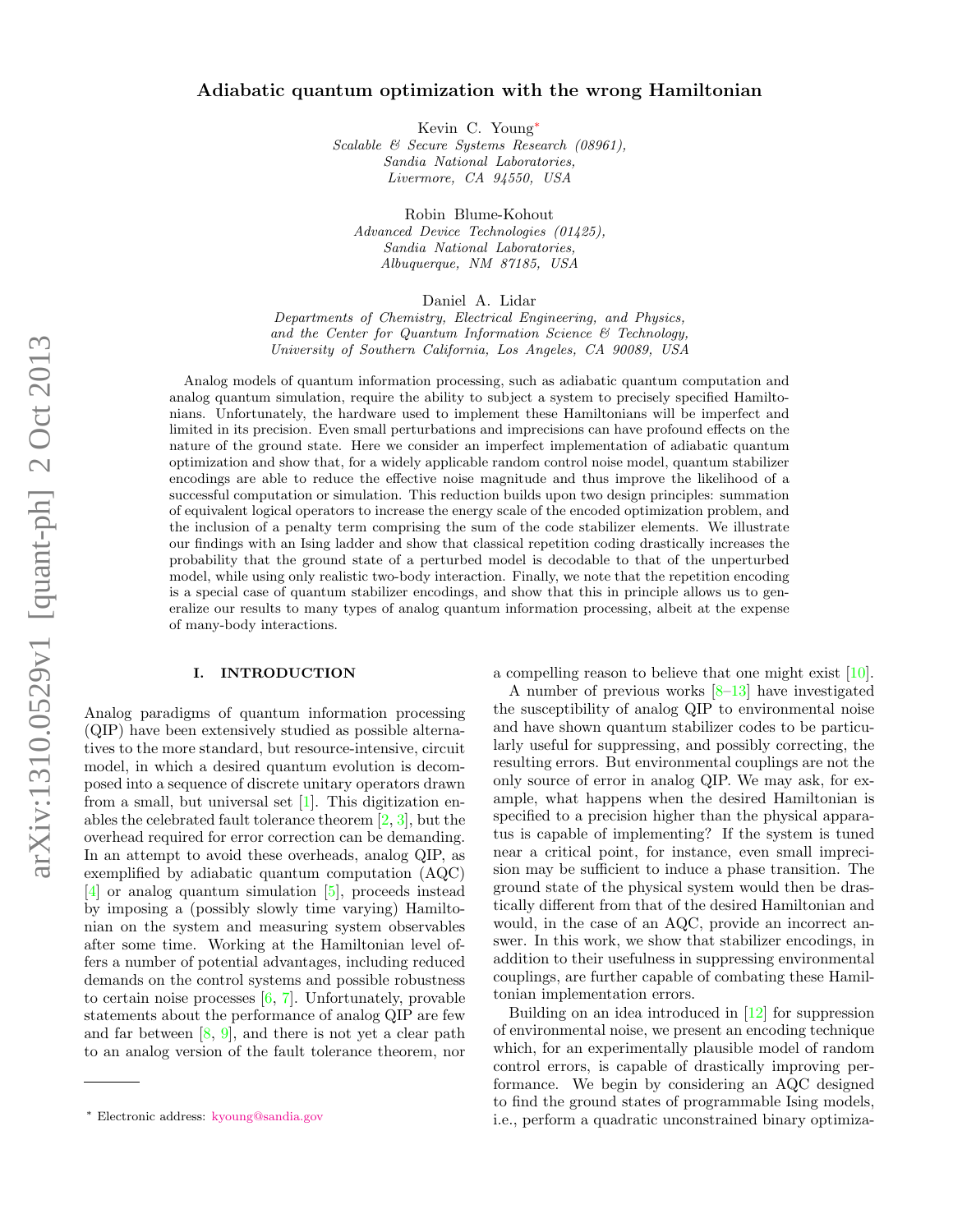tion (QUBO), in the presence of imprecise couplings. We show that the effective magnitude of imprecision errors may be reduced by a simple repetition encoding. Finally, we show that this encoding technique functions by leveraging a seldom used property of quantum stabilizer codes: that they provide many different ways to encode any given term in the Hamiltonian. It is this redundancy which yields a robustness to imprecision errors and increases the likelihood of a successful computation/simulation. This observation allows us to generalize the encoding technique to problems beyond QUBO.

The structure of this paper is as follows. In Section [II](#page-1-0) we define the error model and give an example of a QUBO instance with randomly perturbed couplings. In Section [III](#page-2-0) we first discuss the general encoding scheme and then apply it to the previous example of a faulty QUBO instance. In Section [IV](#page-3-0) we generalize the result to arbitrary stabilizer codes. We conclude in Section [V.](#page-5-0)

# <span id="page-1-0"></span>II. PROBLEM STATEMENT

### A. Error model

Solving the QUBO problem with the quantum adiabatic algorithm begins with a system of qubits in the easily prepared ground state of an applied, separable Hamiltonian, such as the transverse field Hamiltonian  $H(0) = -\sum_i X_i$ , where  $X_i$  is the Pauli X operator on the  $i<sup>th</sup>$  qubit, and the sum is taken over all of the qubits in the system. The Hamiltonian is then slowly, or adia*batically*, varied so that at the final time  $t_f$  it is equal to a predetermined problem Hamiltonian  $H(t_f)$ . The ground state of this problem Hamiltonian encodes the solution to our problem. In the case of QUBO, the final Hamiltonian is chosen by exploiting a simple formal equivalence between the logical QUBO problem and a physically realizable, generalized, longitudinal-field Ising model on a graph. As long as the interpolation proceeds sufficiently slowly and there are no additional couplings or noise, the adiabatic theorem guarantees that the system will remain in its ground state throughout, up to an error that can be made arbitrarily small  $[14-17]$  $[14-17]$ . Measurements of the final state will then reveal the solution to the QUBO problem.

While specification errors in the intermediate Hamiltonian can cause serious problems (e.g., if they result in a closure of the minimum energy gap and lead to nonadiabatic transitions), henceforth we only consider the problem Hamiltonian  $H(t_f)$ . Of course, even if the adiabatic interpolation proceeds without error, if the final Hamiltonian is implemented incorrectly then we will have solved the wrong problem. Because we are focusing on QUBO problems, the final Hamiltonian  $H(t_f)$  takes the



<span id="page-1-1"></span>FIG. 1. Sample QUBO instance susceptible to errors. (Top) Hardware graph - The qubit locations are shown in white circles and the allowable couplings with solid lines.

(Middle) Desired model - Two parallel Ising chains linked with a single antiferromagnetic coupling. Nearest neighbor couplings of the form  $-\alpha Z_i Z_j$ , with  $\alpha$  labeling the edges  $(\alpha = 0$  couplings not shown). Also indicated is the spin configuration for one of the two degenerate ground states of the model with blue (tan) circles representing qubit state  $|0\rangle$  ( $|1\rangle$ ). (Bottom) Erred model - The model in the presence of noise on the couplings possesses drastically different ground states. Dashed lines indicate unintended couplings, while red lines indicate violated links. In this case, sufficiently many of the unintended couplings are satisfied to overcome the energetic cost of violating the indicated link (red, labeled "0.706").

form of a generalized Ising model on a graph:

$$
H_{\mathcal{Q}} = \sum_{\langle i,j \rangle \in \mathcal{E}} J_{ij} Z_i Z_j + \sum_{i \in \mathcal{V}} h_i Z_i, \tag{1}
$$

where the first sum is over all links in the edge set,  $\mathcal{E}$ , of the graph and the second sum is over all vertices in the vertex set,  $\mathcal V$ . We shall consider the graph structure to be hardware constrained. That is, the edge set dictates all links along which couplings may exist, though any may be chosen to be zero for any particular problem instance, see Fig. [1](#page-1-1) (top). The Pauli operators,  $Z_i$ , have eigenvalues  $\pm 1$ , and the energy scales are presumed bounded,  $|J_{ij}|, |h_i| \le E_{\text{max}}.$ 

We model imprecision in the couplings by assuming that the system is additionally subject to an error Hamiltonian,

$$
\Delta H = \sum_{\langle i,j \rangle \in \mathcal{E}} \epsilon_{ij}^{(J)} Z_i Z_j + \sum_{i \in \mathcal{V}} \epsilon_i^{(h)} Z_i.
$$
 (2)

As before, nonzero error couplings can exist only on links in the hardware graph. We make a number of reasonable assumptions about this Hamiltonian, restricting our discussion to situations in which systematic errors have been eliminated by experimental calibration, and the coupling errors are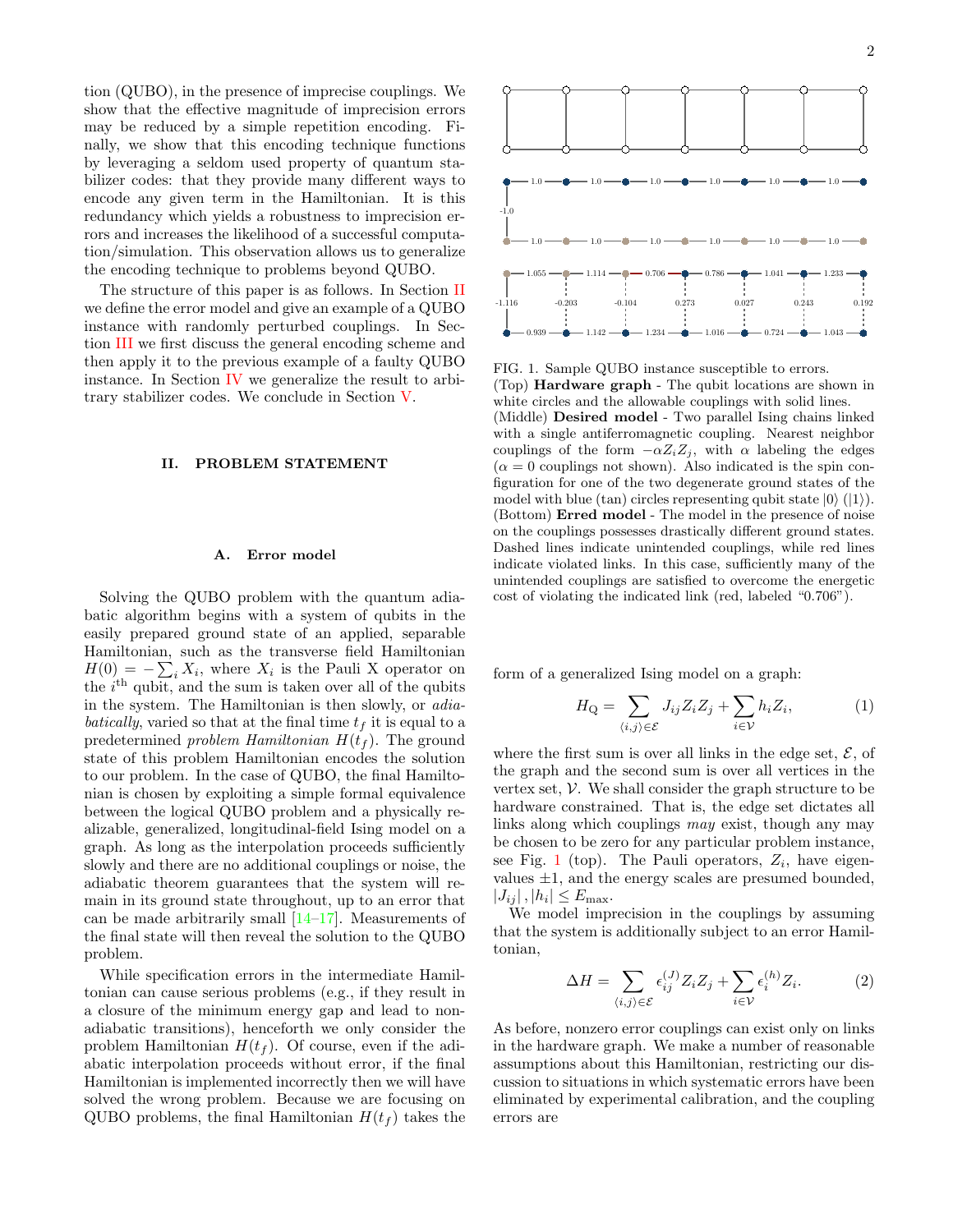- 1. randomly distributed with zero mean, i.e.,  $\langle \epsilon \rangle = 0$
- 2. uncorrelated, i.e., independent of one another and of the values of  $J_{ij}$  and  $h_i$
- 3. small, i.e., significantly smaller than the maximum intended couplings:  $\epsilon_{\text{RMS}} \equiv \langle \epsilon^2 \rangle^{1/2} \ll E_{\text{max}}$ .

A feature of this error Hamiltonian is that it commutes with the final-time QUBO problem Hamiltonian, though not necessarily with any of the intermediate-time Hamiltonians. These errors therefore only affect the energies of the final eigenstates, which are simply computational basis states as the final Hamiltonian is a sum of Z-like Pauli operators. Nonetheless, the errors may sufficiently perturb these energies that the ground state of  $H' = H<sub>Q</sub> + \Delta H$  is no longer equal to the ground state of the unperturbed problem Hamiltonian,  $H_Q$ .

### B. Example of a faulty QUBO instance

Figure [1](#page-1-1) illustrates a simple QUBO problem instance which is particularly susceptible to imprecisions in the coupling terms. The Hamiltonian for this problem is  $H_Q = -\sum_{ij} J_{ij} Z_i Z_j$ , with  $J_{ij} = \pm 1$  as indicated in Fig. [1](#page-1-1) (middle). This instance consists of two ferromagnetic Ising chains linked antiferromagnetically at one end, with  $J_{ij} = 0$  for all other cross links on the ladder. This Hamiltonian remains unchanged upon flipping all qubits, so the the ground space of this problem is doubly degenerate. We label the states graphically, with blue and tan dots representing qubit states  $|0\rangle$  and  $|1\rangle$ , respectively. In this notation, the ground space of the problem Hamiltonian is spanned by the states  $|\bullet \bullet \bullet \bullet \bullet \bullet \rangle$  and  $\langle \bullet \bullet \bullet \bullet \bullet \bullet \bullet \bullet \rangle$ , with the top and bottom rows representing the corresponding rows in Fig. [1.](#page-1-1) Coupling errors on all links in the hardware graph are drawn uniformly from the range  $[-0.3, 0.3]$  and we are neglecting on-site errors (so  $\epsilon_i^{(h)} = 0$ ). The new ground states were determined by exploiting a formal equivalence with Weighted MAX-2-SAT (discussed in Appendix [A\)](#page-6-14) and solved using the freely available SAT solver, AKMAXSAT [\[18\]](#page-6-15). Figure [1](#page-1-1) (bottom) shows an example with these erred couplings which, though weak, are sufficient to change the ground states to | i and | i.

As the ladder grows longer, the problem becomes increasingly susceptible to weak errors. This may be understood by considering the energy cost associated with violating a single problem link, as occurs in the example shown in Fig. [1](#page-1-1) (bottom). In this case, this energy cost was offset by energy savings due to satisfying several of the erroneous (dashed) crosslink couplings. If the total number of qubits in the system is  $2N$ , then the total energy associated with the crosslinks is approximately  $\sqrt{N} \epsilon_{\rm RMS}$ . If this is larger than the energy associated  $\sqrt{N} \epsilon_{\text{RMS}}$ . It this is larger than the energy associated<br>with a single problem link,  $\sqrt{N} \epsilon_{\text{RMS}} \ge E_{\text{max}}$ , then it is likely that the erroneous couplings will cause a change in



<span id="page-2-1"></span>FIG. 2. Encoding a generic QUBO problem with a repetition code. The QUBO connectivity graph (extreme left) is replicated  $K$  times and linked at equivalent vertices with ferromagnetic interactions (shown here with linear connectivity for ease of presentation, but higher connectivity is preferable). This is equivalent to taking a Cartesian product of the original QUBO graph with an Ising ferromagnet (middle). In the code space of the repetition code, all the spins in each code block will align and may be treated as a single dynamical variable under a renormalized Hamiltonian (right).

the ground state. This  $\sqrt{N}$  increase in failure probability appears in our Monte Carlo (MC) experiments, as we discuss in detail below.

In what follows we will assume that the adiabatic algorithm proceeds as desired, so that the final state is the ground state of the perturbed Hamiltonian,  $H'$ . We shall therefore be interested in encoding constructions which suppress the effects of  $\Delta H$ .

# <span id="page-2-0"></span>III. PROTECTING QUBO WITH REPETITION ENCODING

# A. General protection scheme

To protect the system, we encode each logical qubit in the problem Hamiltonian as K ferromagnetically coupled physical qubits with coupling constant  $J_F > 0$ . This idea was recently used to demonstrate a fidelity improvement in experimental quantum annealing  $[12]$ , but the effect of the error Hamiltonian  $\Delta H$  was not considered. The encoding introduces a new label,  $k$ , indexing the physical qubit within each logical qubit, so that  $Z_i \mapsto Z_{i,k}$ . The connectivity graph of the encoded system is endowed with a Cartesian product structure, so that if  $G = (\mathcal{E}, \mathcal{V})$ is the graph of the original system and  $F = (\mathcal{E}_F, \mathcal{V}_F)$  is the Ising ferromagnet used to encode the logical qubits, then the new graph is  $G \square F$ . In terms of the adjacency matrices,  $\text{Adj}(G \square F) = \text{Adj}(G) \otimes I_F + I_G \otimes \text{Adj}(F)$  (see [\[19\]](#page-6-16), p. 52). Here  $I_G$  ( $I_F$ ) is the identity matrix of dimension equal to the dimension of  $G(F)$ . See Fig. [2.](#page-2-1)

Including error terms, the Hamiltonian after encoding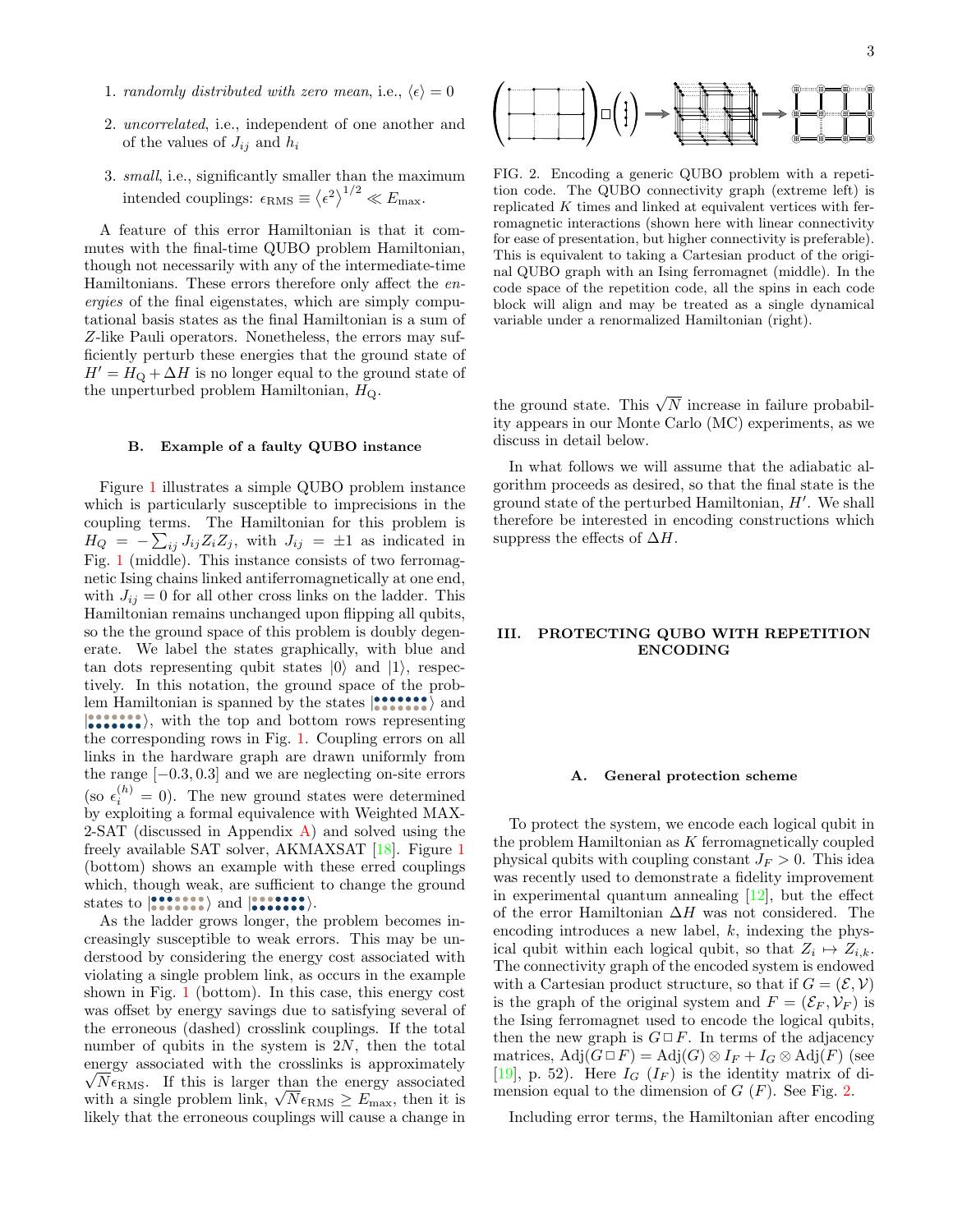becomes,

$$
\overline{H'} = \sum_{\langle i,j \rangle \in \mathcal{E}} \sum_{k \in \mathcal{V}_F} \left( J_{ij} + \epsilon_{ij,k}^{(J)} \right) Z_{i,k} Z_{j,k} \n+ \sum_{i \in \mathcal{V}} \sum_{k \in \mathcal{V}_F} \left( h_i + \epsilon_{i,k}^{(h)} \right) Z_{i,k} \n+ \sum_{i \in \mathcal{V}} \sum_{\langle k,l \rangle \in \mathcal{E}_F} (-J_F + \epsilon_{i,kl}^{(J)}) Z_{i,k} Z_{i,l} \tag{3}
$$

If the connectivity of the ferromagnetic Ising blocks is higher than the logical qubit connectivity, and the perturbations are weak on the scale of the Ising couplings, then with high probability, when the overall system is in its ground state, the state of each logical qubit will lie in its code subspace. This can be understood by a simple energy accounting argument. This encoding repeats the model  $K$  times and links the model copies together. Now suppose that the error couplings conspire so that the ground state of one of these repeated models is different from the others. The energy benefit associated with flipping M spins to satisfy the error Hamiltonian  $\Delta H$  will be, on average,  $M\epsilon_{\rm RMS}.$  However, the energy  $cost$  associated with these  $M$  spins violating the ferromagnetic couplings is approximately  $dMJ_F$ , where d is the degree of the encoding graph, and  $J_F \simeq E_{\text{max}} \gg \epsilon_{\text{RMS}}$ . The energy cost is higher than the energy benefit, so the ground state of the perturbed model is likely to lie in the code space. Here we have ignored errors in the encoding couplings, because weak perturbations cannot cause a change in the ferromagnetic character of the Ising model ground state.

To demonstrate how the encoding suppresses the error Hamiltonian, it will be useful to define the code space projector, where each copy of the Ising ferromagnet is in a ground state, as:

$$
P = \frac{1}{2^K} \prod_{i \in \mathcal{V}} \left( \prod_{k \in \mathcal{V}_F} (1 - Z_{i,k}) + \prod_{k \in \mathcal{V}_F} (1 + Z_{i,k}) \right) \tag{4}
$$

In the code space, many physical qubit operators will act identically, so may be replaced by a single logical operator describing all the spins in the logical qubit,

<span id="page-3-2"></span>
$$
PZ_{i,k}P = PZ_{i,1}P \equiv PZ_iP.
$$
 (5)

Performing this substitution and summing over the physical qubit index,  $k$ , gives, up to an overall energy shift,

$$
P\overline{H'}P = P\left(KH_Q + \sqrt{K} \sum_{\langle i,j\rangle \in \mathcal{E}} \epsilon_{\text{RMS}}^{(J)} Z_i Z_j\right) P. \tag{6}
$$

To derive this result we replaced the sum over the random errors by their RMS values, giving a better sense of the relative strengths of the perturbations and the desired interactions (see Appendix [B](#page-6-17) for details of the calculation). As Eq. [\(6\)](#page-3-1) demonstrates, having multiple copies of the model  $H_Q$  boosts its energy scale by a factor of K

(the  $KH_Q$  term), while due to the assumption of independent errors, the energy scale of the error Hamiltonian pendent errors, the energy scale of the error Hamiltonian<br>grows by only a factor of  $\sqrt{K}$ . Thus, relative to the code space gap, the effective noise strength has been reduced space gap, the *effe*<br>by a factor of  $\sqrt{K}$ .

# B. Example of a protected QUBO instance

To demonstrate the benefit of the encoding we consider the perturbed model shown in Fig. [1](#page-1-1) (bottom) and protect it by encoding in three different repetition codes: (i) a linear chain of 9 qubits, (ii) a  $3\times3$  grid, (iii) the complete graph of 9 bits. The linear chain does not satisfy the heuristic that the degree of the encoding graph be larger than that of the problem graph, so errors are not likely to be in the code space. Our simulation data confirm this heuristic; the ground state usually lies outside the code space. Cases (ii) and (iii), on the other hand, each satisfy this heuristic. Their performance is approximately equivalent, and failing instances are all seen to lie in the code space. All three encodings are shown in Fig. [3.](#page-4-0)

In Fig. [4](#page-4-1) we further explore the parameter space by computing (1000 MC iterations per datapoint) the failure probabilities as a function of both the chain length, N, and the strength of the errors. Also shown in the top suband the strength of the errors. Also shown in the top subfigure are the (irregularly spaced) contours of  $\sqrt{N} \epsilon_{\rm RMS}$ . The close overlap of these contours with the failure probability contours is as expected from the energetic arguability contours is as expected from the energetic arguments above. The bottom figure demonstrates the  $\sqrt{K}$ reduction in the failure probability due to encoding. The deviations at large  $\epsilon_{\text{max}}$  are due to failures in the error model assumptions.

# <span id="page-3-0"></span>IV. FORMULATION IN TERMS OF STABILIZER CODES

<span id="page-3-1"></span>The repetition encoding described above may be considered as a special case of more general stabilizer encodings [\[20–](#page-6-18)[22\]](#page-6-19). Recall that quantum stabilizer codes function by distributing the information stored in a small quantum system over a much larger quantum system. In this way, local perturbations are no longer sufficient to destroy the encoded state. Measurements of the stabilizer generators are sufficient to detect (and possibly correct) errors, without causing measurement-induced decoherence of the encoded state. This ability to detect errors has been the primary use of quantum stabilizer codes in both digital and analog QIP, most notably by enabling the circuit model fault-tolerance theorem. However, generalizing [\[12\]](#page-6-11), here we leverage an additional facet of stabilizer codes: that operators on the encoded information may be implemented in many ways. That this technique increases the success probability of the algorithm follows from two observations: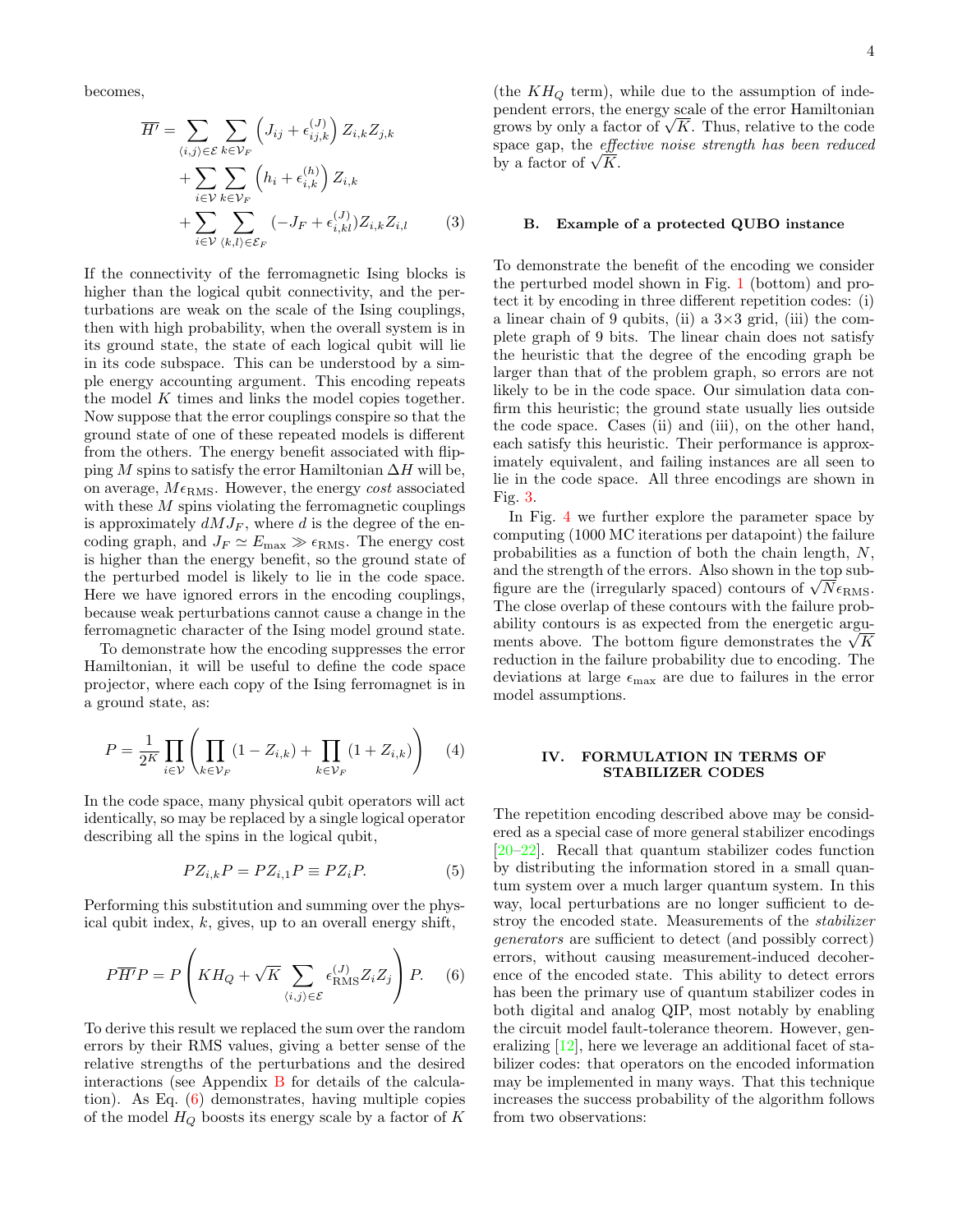

<span id="page-4-0"></span>FIG. 3. QUBO problem with various repetition encodings. Violated links are indicated by bold, red lines.

(Top) 9-bit linear encoding Errors are slightly reduced in frequency as compared to unencoded problem, but faults are likely to lie outside of the code space, as shown.

(Middle) 9-bit grid encoding Errors are significantly less likely to occur than in the unencoded problem. All observed errors were in the code space, i.e., all physical qubits within each logical qubit are in the same state.

(Bottom) 9-bit complete encoding Within each logical qubit, all physical qubits are ferromagnetically linked to each other. Errors are significantly less likely to occur than in the unencoded problem, but results were not significantly better than the simple 2D grid. All observed errors were in the code space. For clarity, erred couplings are not shown.

- 1. Within the code space, K-fold multiplicity of the logical operators increases the energy scale by a factor of  $K$ , while increasing the noise strength by a tor of K, while increasing the noi<br>factor of only approximately  $\sqrt{K}$ .
- 2. Adding the stabilizer generators, with negative weights, to the Hamiltonian energetically favors the code space by penalizing errors detected by the code [\[8\]](#page-6-7).

For the repetition code discussed above, the stabilizer group is generated by two-qubit parity checks (Pauli ZZ operators) within each logical qubit,

$$
\mathcal{S} = \left\langle \{Z_{i,1}Z_{i,k} | k \in [2..K], i \in [1..N] \} \right\rangle.
$$

A valid set of logical operators is  $\overline{X}_i = \otimes_{k=1}^K X_{i,k}$  and  $\overline{Z}_i = Z_{i,k}$ , with  $k \in \{1, ..., K\}$ . The two-qubit logical operators may then be formed as  $\overline{Z_iZ_j} = Z_{i,k}Z_{j,k}$ . For each two-qubit logical operator appearing in the unencoded Hamiltonian, our encoding uses  $K$  of these equivalent logical operators, which increases the code space energy scale (and thus the protection against fluctuations,



<span id="page-4-1"></span>FIG. 4. Failure probability of Ising chain.

(Top) Unencoded failure probabilities Color contour plot of the unencoded failure probabilities for a variable length Ising ladder at  $\epsilon \in [0, 1]$ . Also shown (dashed, unlabeled) are contours of  $\sqrt{N}\epsilon$ . The close overlap of these with the (solid, labeled) contours of the failure probability implies that the failure probability is a function of  $\sqrt{N}\epsilon$ , as expected. Computed with 1000 MC iterations per datapoint.

(Bottom) Encoded failure probabilities (solid) Failure probabilities for an Ising ladder of length  $N = 13$  encoded in four different 2D grid repetition codes. (dashed) Failure probability of unencoded system with epsilon reduced by a probability of unencoded system with epsilon reduced by a factor of  $\sqrt{K}$ . The tendency to disagree at high epsilon can be attributed to an increased probability of failures lying outside the code space as  $\epsilon$  approaches  $E_{\text{max}} = 1$ . These data were computed with 400 MC iterations per datapoint. The error bars indicate uncertainty in the failure probabilities resulting from the finite MC sample set.

which are uncorrelated, add incoherently, and thus scale which are uncorrelated, add incoherently, and thus scale<br>only as  $\sqrt{K}$  by a factor of K. The addition of the stabilizers, which here take the form of ferromagnetic links within each logical qubit, force the ground state to lie in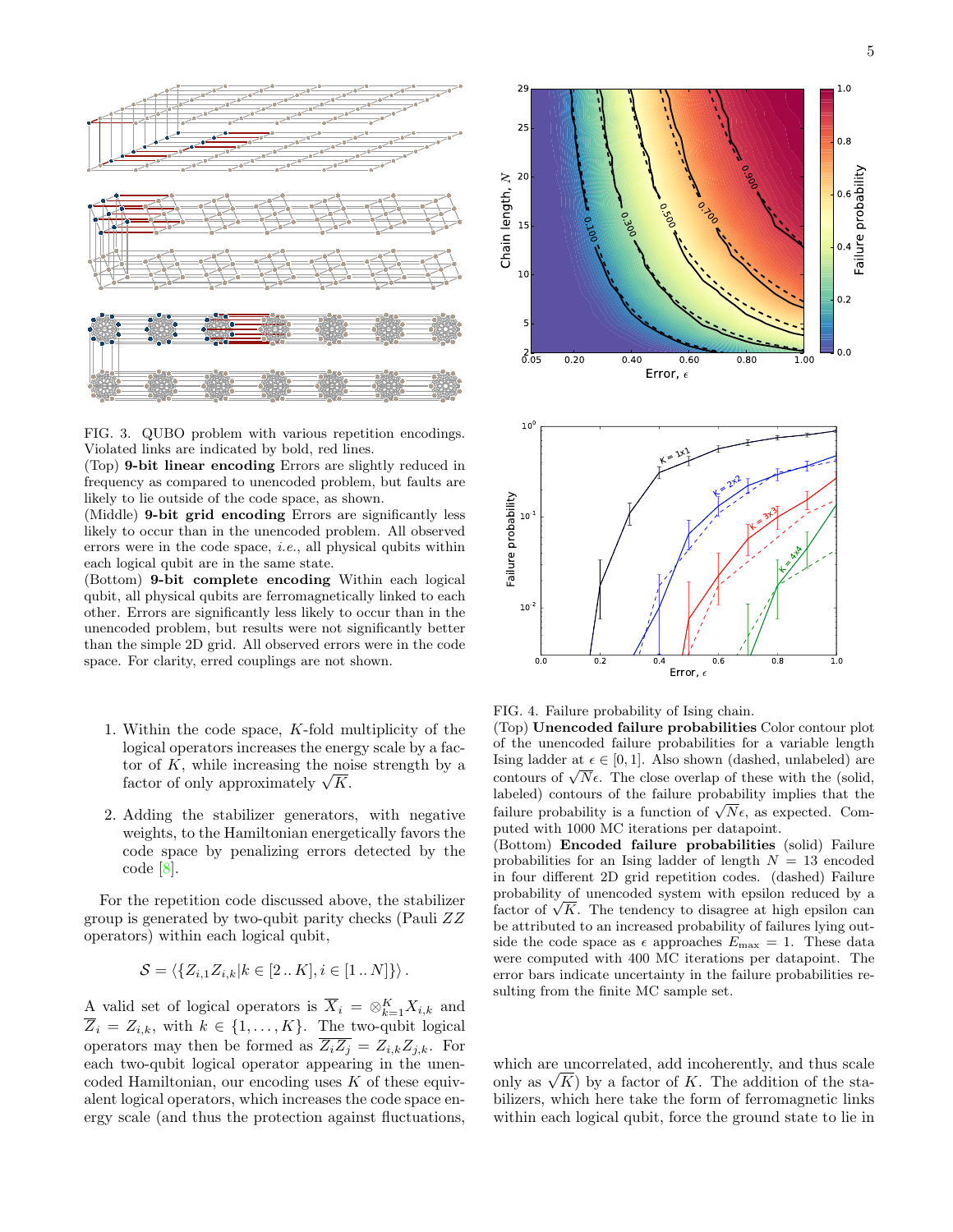the code space. Stacking even more equivalent logical operators would work even better, but although many more equivalent logical operators exist, most of them will be high-weight and/or will involve physically distant qubits that cannot feasibly be coupled together.

This redundancy in the definition of the logical operators extends to any stabilizer code for any analog QIP. To see this, consider a generic Hamiltonian on N qubits,

$$
H = \sum_{i} \alpha_i L_i,\tag{7}
$$

where  $L_i$  is some operator. Encoding the system with a quantum stabilizer code expands the Hilbert space to  $M > N$  physical qubits (e.g.,  $M = NK$  in the discussion above, where  $N$  is now the number of encoded qubits). Let  $L_i$  denote any valid encoding of  $L_i$  using the given stabilizer code. Because this code possesses  $M - N$  stabilizer generators,  $\{S_j\}_{j=1}^{M-N}$ , each logical operator may be encoded in any of  $2^{M-N}$  different ways,

$$
\overline{L_{i,\mathbf{s}}} = \overline{L_i} \prod_{j=1}^{M-N} S_j^{s_j} \tag{8}
$$

where  $\mathbf{s} = \{s_1, \ldots, s_{M-N}\}\$ is a binary vector indexing an element of the stabilizer group, and  $S_j^0 \equiv \mathbb{1}$ . We can then replace each logical operator in the Hamiltonian by a sum over these equivalent logical operators,

$$
H \mapsto \sum_{i} \alpha_i \sum_{\mathbf{s}} \beta_{i\mathbf{s}} \overline{L_{i,\mathbf{s}}},\tag{9}
$$

with the constraint that the quantity  $\sum_{s} \beta_{is} = K$  is a constant which is independent of i. This scales the logical Hamiltonian strength by a factor of  $K$ . Of course, the best we can hope to achieve is to implement all  $2^{M-N}$  equivalent logical operators. However, many of these operators will involve qubits which are spatially very far from one another. Engineering constraints will ultimately limit which of the equivalent logical operators are physically realizable. We assume that any logical operator which can be implemented is indeed implemented. As before, while this encoding increases the number of error terms which can affect the system, the expected imerror terms which can affect the system, the expected im-<br>pact of these errors grows only as  $\sqrt{K}$ . Finally, adding terms in the stabilizer group to the Hamiltonian penalizes states outside the ground space.

Unfortunately, many quantum codes possess highweight logical or stabilizer operators, so are very difficult to implement physically. For example, the logical X operator of the repetition code has weight K, which precludes an encoding of the initial transverse field Hamiltonian  $H(0) = -\sum_i X_i$ . Nonetheless, for the classical QUBO problem we considered, the repetition code is particularly suitable for an encoding of the problem Hamiltonian because it requires only weight-two operators, which is also the reason that it was the code of choice in the experimental work of  $[12]$ . It is an interesting open problem to come up with an encoding which consists only of weight-two logical operators, or to prove that no such encoding exists [\[8\]](#page-6-7).

# <span id="page-5-0"></span>V. DISCUSSION

The encoding described above forces the systems to adopt the ground state configuration of a noisy Hamiltonian averaged over K instances of the noise. This averaging averaged over K instances of the noise. This averaging<br>reduces the effective noise strength by a factor of  $\sqrt{K}$ , greatly increasing the probability of finding the ground state of the correct problem. The penalty term is crucial, since had the copies been uncoupled from each other, each would be free to choose its own ground state, a problem that would be exacerbated even in the absence of control noise if the ground state is multiply-degenerate.

The key assumption behind this approach and the results presented here is that the errors are independent and identically distributed. This assumption is used when computing the RMS expectation value of the sum of the perturbations. If the perturbations are correlated, then not all the cross terms vanish. Even so, some suppression is expected for correlated errors, except in the event that the errors are perfectly correlated, for then the expectation value of the sum is simply  $K\epsilon_{\rm RMS}$ , which shows no improvement over the unencoded case. However, this case can be viewed as a systematic error, which can be eliminated using better engineering. Thus we expect that the approach presented here will prove to be beneficial under quite general conditions. Indeed, the experimental results presented in [\[12\]](#page-6-11), where a 3-qubit repetition code was used mainly to protect against environmental noise, demonstrate the versatility of the encoding technique presented here. The key challenge is to extend these ideas into a full-fledged fault tolerance theorem for analog quantum information processing.

## ACKNOWLEDGMENTS

The authors thank Alexey Gorshkov for calling attention to the problem of control errors on the final Hamiltonian in adiabatic quantum computing at the 2013 KITP Workshop on Control of Complex Quantum Systems. Sandia National Laboratories is a multi-program laboratory managed and operated by Sandia Corporation, a wholly owned subsidiary of Lockheed Martin Corporation, for the U.S. Department of Energy's National Nuclear Security Administration under contract DE-AC04-94AL85000. DAL's research was supported by ARO-MURI grant W911NF-11-1-0268, by ARO-QA grant number W911NF-12-1-0523, by the Lockheed Martin Corporation, and by NSF grant numbers PHY-969969 and PHY-803304.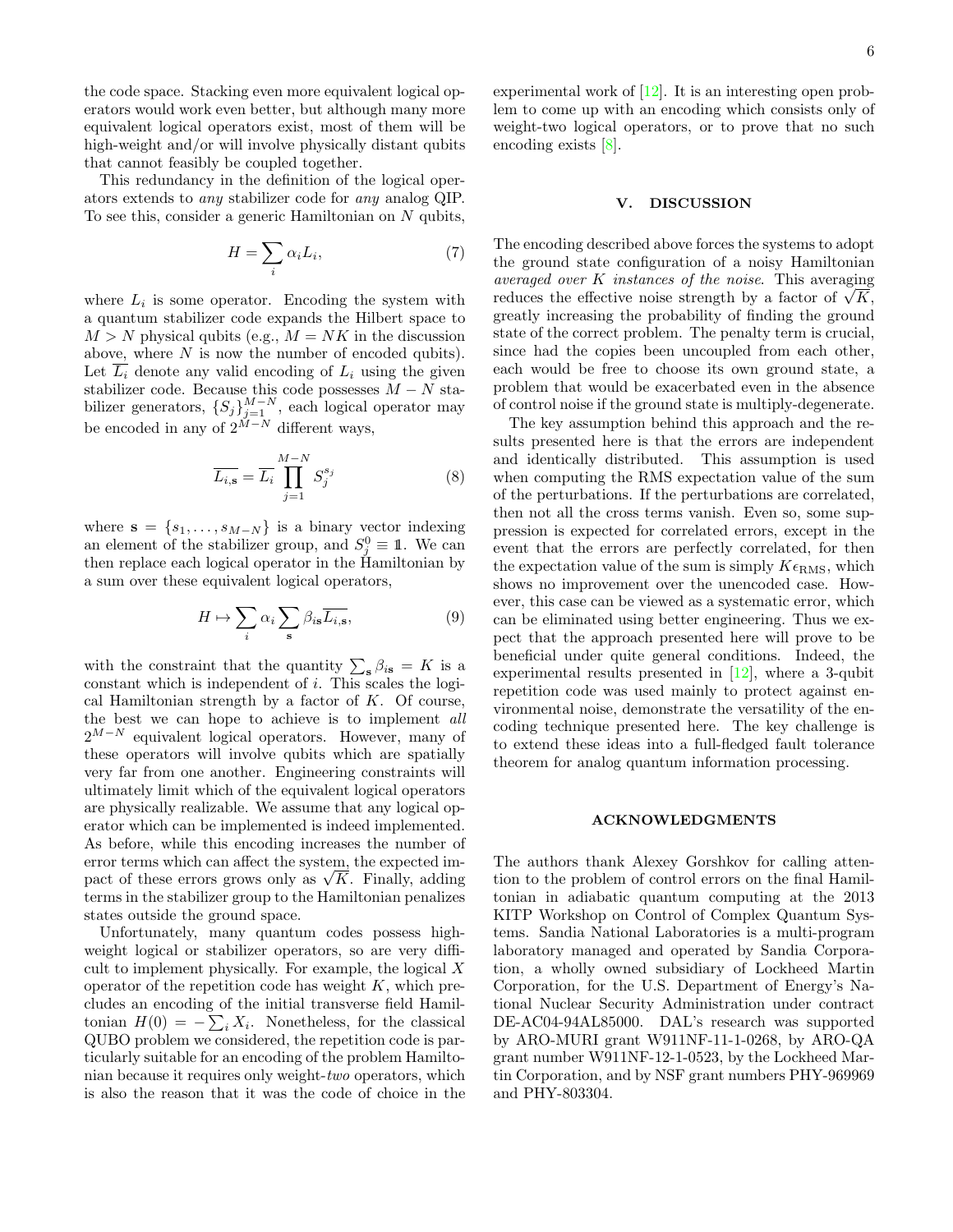- <span id="page-6-0"></span>[1] M.A. Nielsen and I.L. Chuang, Quantum Computation and Quantum Information (Cambridge University Press, Cambridge, England, 2000).
- <span id="page-6-1"></span>[2] P. Aliferis, D. Gottesman, and J. Preskill, "Quantum accuracy threshold for concatenated distance-3 codes," Quantum Inf. Comput. 6, 97 (2006).
- <span id="page-6-2"></span>[3] D. Aharonov and M. Ben-Or, "Fault tolerant quantum computation with constant error rate," SIAM J. Comput. 38, 1207 (2008).
- <span id="page-6-3"></span>[4] E. Farhi, J. Goldstone, S. Gutmann, and M. Sipser, "Quantum computation by adiabatic evolution," [ArXiv](http://arxiv.org/abs/quant-ph/0001106) [\(2000\),](http://arxiv.org/abs/quant-ph/0001106) [quant-ph/0001106 \(2000\).](http://arxiv.org/abs/quant-ph/0001106 (2000))
- <span id="page-6-4"></span>[5] I. Buluta and F. Nori, "Quantum simulators," [Science](http://www.sciencemag.org/content/326/5949/108.abstract N2 - Quantum simulators are controllable quantum systems that can be used to simulate other quantum systems. Being able to tackle problems that are intractable on classical computers, quantum simulators would provide a means of exploring new physical phenomena. We present an overview of how quantum simulators may become a reality in the near future as the required technologies are now within reach. Quantum simulators, relying on the coherent control of neutral atoms, ions, photons, or electrons, would allow studying problems in various fields including condensed-matter physics, high-energy physics, cosmology, atomic physics, and quantum chemistry.) 326[, 108–111 \(2009\).](http://www.sciencemag.org/content/326/5949/108.abstract N2 - Quantum simulators are controllable quantum systems that can be used to simulate other quantum systems. Being able to tackle problems that are intractable on classical computers, quantum simulators would provide a means of exploring new physical phenomena. We present an overview of how quantum simulators may become a reality in the near future as the required technologies are now within reach. Quantum simulators, relying on the coherent control of neutral atoms, ions, photons, or electrons, would allow studying problems in various fields including condensed-matter physics, high-energy physics, cosmology, atomic physics, and quantum chemistry.)
- <span id="page-6-5"></span>[6] A. M. Childs, E. Farhi, and J. Preskill, "Robustness of adiabatic quantum computation," [Phys. Rev. A](http://dx.doi.org/10.1103/PhysRevA.65.012322) 65, [012322 \(2001\).](http://dx.doi.org/10.1103/PhysRevA.65.012322)
- <span id="page-6-6"></span>[7] M. S. Sarandy and D. A. Lidar, "Adiabatic quantum computation in open systems," [Phys. Rev. Lett.](http://dx.doi.org/ 10.1103/PhysRevLett.95.250503) 95, [250503 \(2005\).](http://dx.doi.org/ 10.1103/PhysRevLett.95.250503)
- <span id="page-6-7"></span>[8] S. P. Jordan, E. Farhi, and P. W. Shor, "Error-correcting codes for adiabatic quantum computation," [Phys. Rev.](http://link.aps.org/doi/10.1103/PhysRevA.74.052322) A 74[, 052322 \(2006\).](http://link.aps.org/doi/10.1103/PhysRevA.74.052322)
- <span id="page-6-8"></span>[9] D. A. Lidar, "Towards fault tolerant adiabatic quantum computation," [Phys. Rev. Lett.](http://link.aps.org/doi/10.1103/PhysRevLett.100.160506) 100, 160506 (2008).
- <span id="page-6-9"></span>[10] K.C. Young, M. Sarovar, and R. Blume-Kohut, ["Er](http://arxiv.org/abs/1307.5893)[ror suppression and error correction in adiabatic quan](http://arxiv.org/abs/1307.5893)[tum computation I: techniques and challenges,"](http://arxiv.org/abs/1307.5893) (2013), [arXiv:1307.5893.](http://arxiv.org/abs/arXiv:1307.5893)
- [11] G. Quiroz and D. A. Lidar, "High-fidelity adiabatic quantum computation via dynamical decoupling," [Phys. Rev.](http://dx.doi.org/ 10.1103/PhysRevA.86.042333) A 86[, 042333 \(2012\).](http://dx.doi.org/ 10.1103/PhysRevA.86.042333)
- <span id="page-6-11"></span>[12] K.L. Pudenz, T. Albash, and D.A. Lidar, "Error corrected quantum annealing with hundreds of qubits," ArXiv e-prints (2013), [arXiv:1307.8190.](http://arxiv.org/abs/1307.8190)
- <span id="page-6-10"></span>[13] Anand Ganti, Uzoma Onunkwo, and Kevin Young, ["A](http://arxiv.org/abs/1309.1674) [family of \[\[6k, 2k, 2\]\] codes for practical, scalable adia](http://arxiv.org/abs/1309.1674)[batic quantum computation,"](http://arxiv.org/abs/1309.1674) (2013), [arXiv:1309.1674.](http://arxiv.org/abs/arXiv:1309.1674)
- <span id="page-6-12"></span>[14] S. Teufel, Adiabatic Perturbation Theory in Quantum Dynamics (Springer-Verlag, Berlin, 2003).
- [15] S. Jansen, M.-B. Ruskai, and R. Seiler, "Bounds for the adiabatic approximation with applications to quantum computation," J. Math. Phys. 48[, 102111 \(2007\).](http://dx.doi.org/ doi:10.1063/1.2798382)
- [16] D. A. Lidar, A. T. Rezakhani, and A. Hamma, "Adiabatic approximation with exponential accuracy for manybody systems and quantum computation," [J. Math.](http://dx.doi.org/10.1063/1.3236685) Phys. 50[, 102106 \(2009\).](http://dx.doi.org/10.1063/1.3236685)
- <span id="page-6-13"></span>[17] N. Wiebe and N. S. Babcock, "Improved error-scaling for adiabatic quantum evolutions," [New J. Phys.](http://dx.doi.org/ 10.1088/1367-2630/14/1/013024) 14, 013024 [\(2012\).](http://dx.doi.org/ 10.1088/1367-2630/14/1/013024)
- <span id="page-6-15"></span>[18] T. Alsinet, F. Manyà, and J. Planes, "Improved exact" solver for weighted max-sat," in [Proc. of the 8th SAT](http://citeseerx.ist.psu.edu/viewdoc/summary?doi=10.1.1.77.6485) [conference](http://citeseerx.ist.psu.edu/viewdoc/summary?doi=10.1.1.77.6485) (Springer LNCS, 2005) p. 371.
- <span id="page-6-16"></span>[19] L.W. Beineke and R.J. Wilson and P.J. Cameron, ed., Topics in Algebraic Graph Theory (Cambridge University Press, Cambride, UK, 2004).
- <span id="page-6-18"></span>[20] D. Gottesman, "Class of quantum error-correcting codes saturating the quantum hamming bound," [Phys. Rev. A](http://dx.doi.org/10.1103/PhysRevA.54.1862)

54[, 1862 \(1996\).](http://dx.doi.org/10.1103/PhysRevA.54.1862)

- [21] F. Gaitan, [Quantum Error Correction and Fault Toler](http://books.google.com/books?id=zwvlqspyOK8C)[ant Quantum Computing](http://books.google.com/books?id=zwvlqspyOK8C) (Taylor & Francis Group, Boca Raton, 2008).
- <span id="page-6-19"></span>[22] D.A. Lidar and T.A. Brun, eds., *Quantum Error Correc*[tion](http://www.cambridge.org/9780521897877) (Cambridge University Press, Cambride, UK, 2013).

### <span id="page-6-14"></span>Appendix A: Encoding as Weighted MAX-2-SAT

Finding the minimum eigenvalue of the (fully classical) QUBO Hamiltonian may be easily mapped to a weighted MAX-2-SAT instance and solved with available solvers. The QUBO problem may be specified as

$$
\begin{aligned}\n\text{minimize} & \sum_{ij} \frac{1}{2} A_{ij} Z_i Z_j + \sum_i a_i Z_i \\
\text{subject to} & Z_i \in \{\pm 1\} \tag{A1}\n\end{aligned}
$$

where the coupling matrix A has been assumed symmetric with diagonal entries equal to zero (i.e., is hollow). The MAX-2-SAT problem, on the other hand, is to determine the bit string maximizing the sum of the weights of satisfied boolean clauses,

$$
\begin{aligned}\n\text{maximize} & \sum_{ij} \frac{1}{2} B_{ij} X_i \vee X_j + \sum_i b_i X_i \\
\text{subject to} & X_i \in \{0, 1\} \tag{A2}\n\end{aligned}
$$

Here again  $B$  is symmetric and hollow. We may convert between them by assigning  $Z_i \mapsto (1 - 2X_i)$  and noting that

$$
X_i \vee X_j = X_i + X_j - X_i X_j. \tag{A3}
$$

After a bit of algebra, we see that our QUBO problem may be stated as the following MAX-2-SAT problem:

maximize 
$$
\sum_{ij} \frac{1}{2} A_{ij} X_i \vee X_j + \sum_i \left( a_i - \sum_j A_{ij} \right) X_i
$$
  
subject to  $X_i \in \{0, 1\}.$  (A4)

### <span id="page-6-17"></span>Appendix B: Derivation of Eq.  $(6)$

To derive Eq. [\(6\)](#page-3-1) we proceed as follows, making use of Eq.  $(5)$ , and where to arrive at Eq.  $(B1c)$  we replace the sum over the random errors by their RMS values: